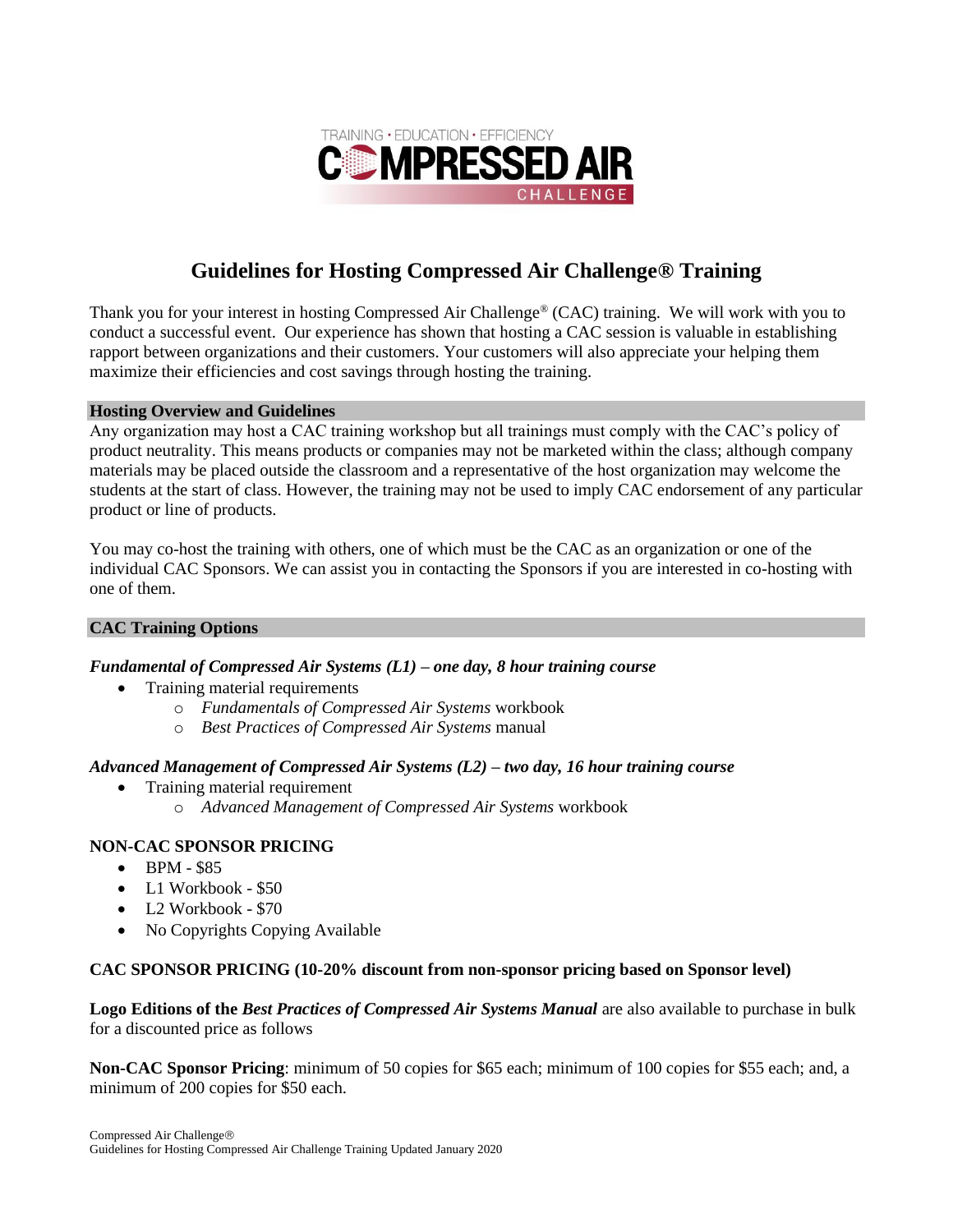# **SPECIAL CAC SPONSOR PRICING FOR LOGO EDITIONS –**

\$55 for a minimum 50, \$50 for a minimum of 100, and \$45 for a minimum of 200

Please contact [tkohler@compressedairchallenge.or](mailto:tkohler@compressedairchallenge.or) for more information on co-branding opportunities.

## **Training materials must be ordered through the CAC bookstore,**

[https://www.compressedairchallenge.org/bookstore/.](https://www.compressedairchallenge.org/bookstore/) The CAC does not provide an electronic copy of the files. If copyrights are purchased the host must also purchase one hard copy version to use as the model. The host agrees to provide the same workbook package to participants as delivered by the CAC. The *Best Practices of Compressed Air Systems* manual may not be copied. If an organization wishes to co-brand the manual, there are bulk discounts available.

While not a required prerequisite, the CAC recommends students take the *Fundamentals* class before taking the *Advanced* class.

## **Forms**

The two critical forms are the training authorization form,

[http://www.compressedairchallenge.org/hosting/introduction/CAC\\_Training\\_Authorization\\_Form.pdf,](http://www.compressedairchallenge.org/hosting/introduction/CAC_Training_Authorization_Form.pdf) which is the first form you will complete once you pick a date, location and instructor and the host-instructor agreement, [http://www.compressedairchallenge.org/hosting/instructors/Host-Instructor\\_Contract-Advanced.pdf,](http://www.compressedairchallenge.org/hosting/instructors/Host-Instructor_Contract-Advanced.pdf) which is essentially your contract with the instructor.

## **CEU's**

Continuing Education Units (CEU's) are awarded for CAC training to those graduates requesting them. Iowa State University issues CEU certificates for the classes for a fee of \$25 per certificate. The hosts have the option of offering to pay for the CEU certificates or of asking the recipients to pay for them. **Obtaining CEU certificates is optional**; some students will be interested in obtaining them and others will have no need for them. The *Fundamentals* course is worth 0.7 CEUs and the *Advanced* course is worth 1.4 CEUs. The complete process regarding CEU's is available in the online hosting kit,

[https://www.compressedairchallenge.org/hosting/onsite/Procedure\\_to\\_Obtain\\_CEU.pdf.](https://www.compressedairchallenge.org/hosting/onsite/Procedure_to_Obtain_CEU.pdf)

## **Budget and Fees**

#### **Instructors**

The CAC will assist all hosts with contacting and obtaining qualified instructors for trainings. Only one instructor is required for the L1 course for up to 30 attendees. If the course has more than 30 attendees, the host must contract for a second instructor. The rate is \$1,250 per day per instructor plus reasonable travel (transportation); motel, if needed; and meal expenses at cost. Instructors have the option to include travel time in their proposed expenses at one half the allowable hourly instructor labor rate of \$156.25 up to and not to exceed 8 total hours or \$625.00. You will contract directly with the instructor and negotiate travel compensation with them. The labor compensation cannot be negotiated.

All L2 courses require two instructors. All instructors must be CAC-qualified Advanced level instructors. Certain exceptions do exist. Hosts may use one L2 lead instructor and one L1 assistant instructor in special circumstances (i.e. in the event that two L2 instructors are not available or when the cost to contract with two L2 instructors is too high). For L2, the rate is \$1,250 per day per instructor plus reasonable travel (transportation); lodging, if needed; and meal expenses at per diem unless otherwise provided. Instructors have the option to include travel time in their proposed expenses at one half the allowable hourly instructor labor rate of \$156.25 up to and not to exceed 8 total hours or \$625.00.You will contract directly with the instructor and negotiate travel compensation with them. The labor compensation cannot be negotiated.